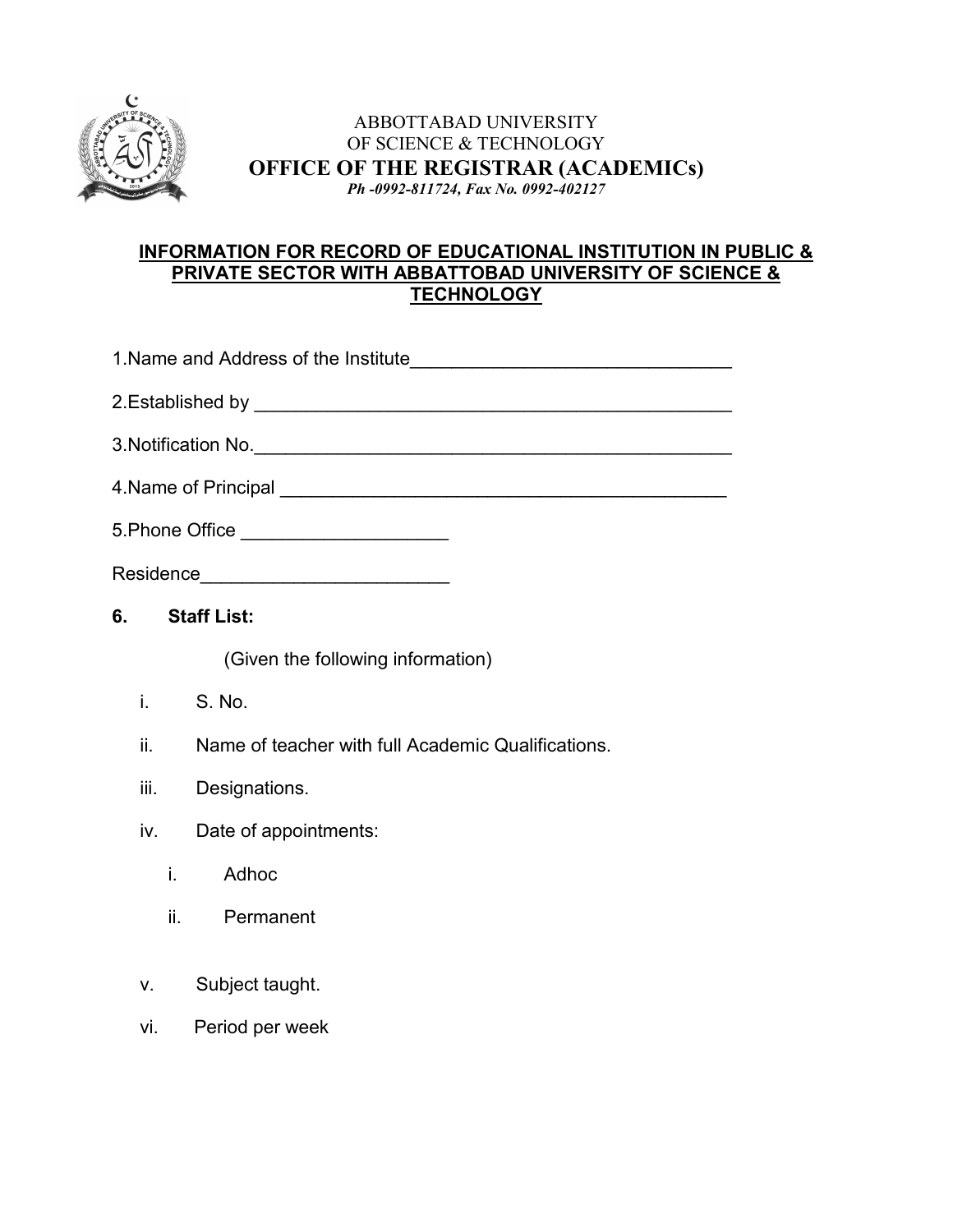# **7. Affiliation:**

| İ.             | Subject in which affiliation is sought.                                                           |    |  |
|----------------|---------------------------------------------------------------------------------------------------|----|--|
| $\blacksquare$ | 1.                                                                                                | 4. |  |
|                | 2.                                                                                                | 5. |  |
|                | 3.                                                                                                | 6. |  |
| ii.            | Subject in which the institution is already affiliated.                                           |    |  |
|                | 1.                                                                                                | 4. |  |
|                | 2.                                                                                                | 5. |  |
|                | 3                                                                                                 | 6. |  |
| iii.           | Number of students already admitted.                                                              |    |  |
| 8.             | Any outstanding dues.                                                                             |    |  |
| 9.             | Students (Number of students to be admitted, if affiliation is granted)<br>Medical<br>Engineering |    |  |
|                |                                                                                                   |    |  |
|                |                                                                                                   |    |  |
|                | Commerce                                                                                          |    |  |

Information Technology

**Humanities** 

.

**9. Hostel available or not.**\_\_\_\_\_\_\_\_\_\_\_\_\_\_\_\_\_\_\_\_\_\_\_\_\_\_\_\_\_\_\_\_\_\_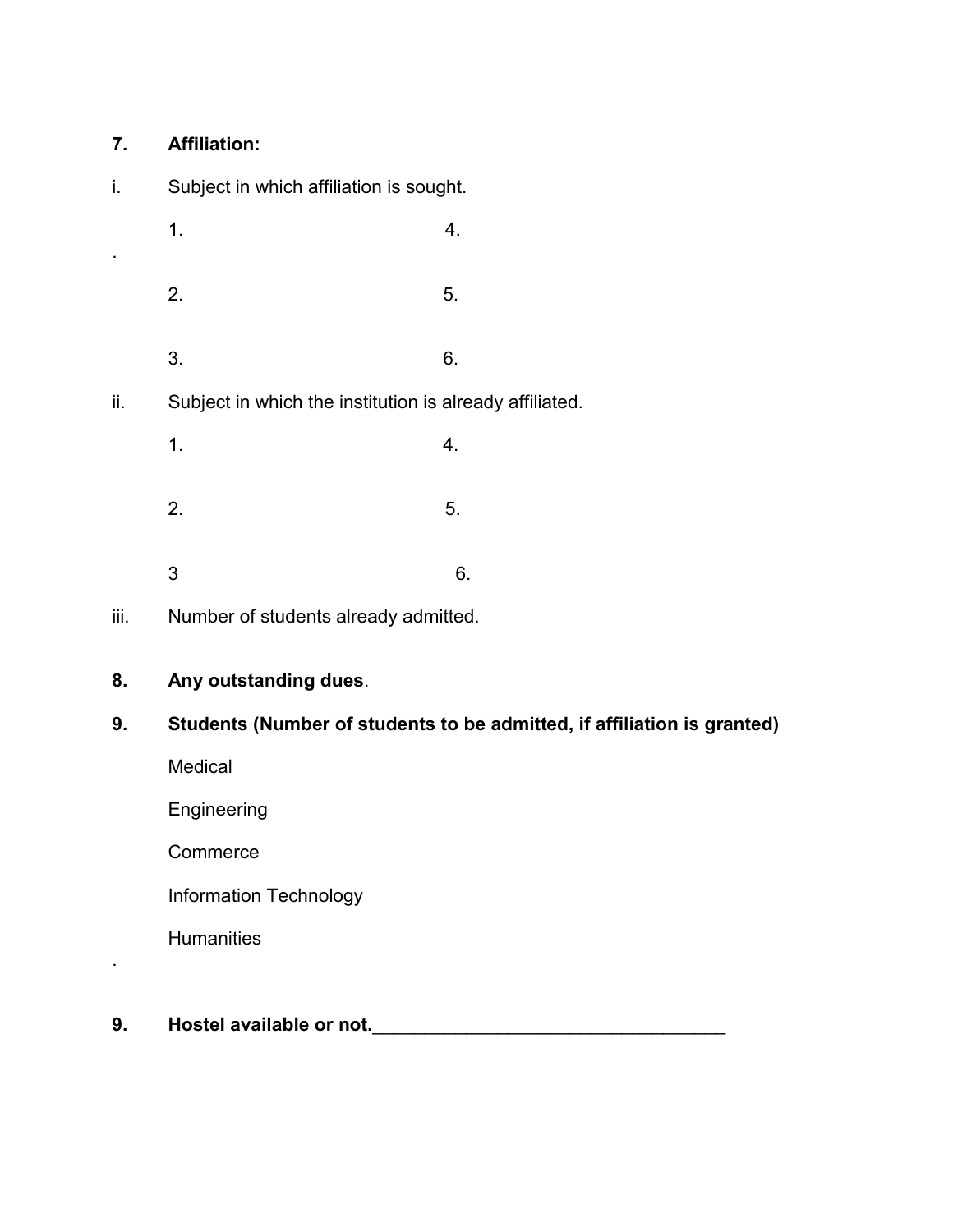| 10. | <b>Tuition Fee</b> |  |
|-----|--------------------|--|
|     |                    |  |

## **11. Physical Facilities:**

i. Lecturer Room\_\_\_\_\_\_\_\_\_\_\_\_\_\_\_\_\_\_\_\_\_\_\_\_\_\_\_\_\_\_\_\_\_\_\_

- ii. Furniture \_\_\_\_\_\_\_\_\_\_\_\_\_\_\_\_\_\_\_\_\_\_\_\_\_\_\_\_\_\_\_\_\_\_\_\_\_\_\_
- iii. Laboratory et al. 2007 and 2008 and 2008 and 2008 and 2008 and 2008 and 2008 and 2008 and 2008 and 2008 a

iv. Other Rooms \_\_\_\_\_\_\_\_\_\_\_\_\_\_\_\_\_\_\_\_\_\_\_\_\_\_\_\_\_\_\_\_\_\_\_\_

v. Other Facilities \_\_\_\_\_\_\_\_\_\_\_\_\_\_\_\_\_\_\_\_\_\_\_\_\_\_\_\_\_\_\_\_\_\_

#### **12. Library**

i. Physical Facilities \_\_\_\_\_\_\_\_\_\_\_\_\_\_\_\_\_\_\_\_\_\_\_\_\_\_\_\_\_\_\_\_\_

ii. Librarian \_\_\_\_\_\_\_\_\_\_\_\_\_\_\_\_\_\_\_\_\_\_\_\_\_

| whether qualified and |  |
|-----------------------|--|
| whole time            |  |

iii. Total number of Books **with the contract of the contract of Books** 

iv. Number of Books subject – wise

#### **13. Efficiency and Discipline of Students, staff and other Employees.**

State whether, the institute has proper rules regarding the efficiency and discipline for students, teachers and other employees

#### **14. Sports**

.

Are play grounds / facilities for different games available?